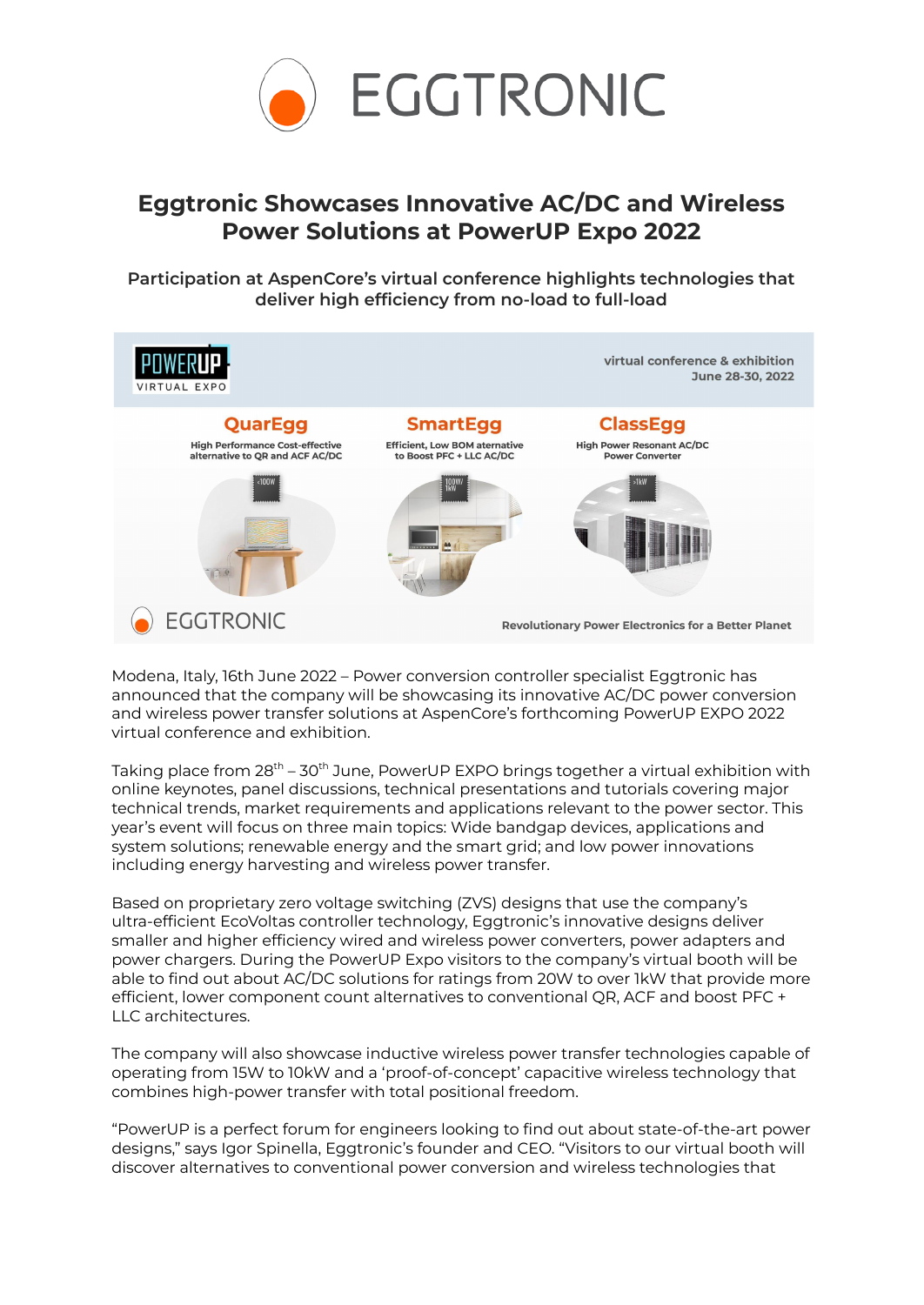

improve power density, reduce complexity, drive down system cost and are ultimately better for the planet."

Maurizio di Paolo Emilio, the editor of AspenCore's Power Electronics News (PEN), adds:

"The world's industries are becoming increasingly dependent on power electronics technologies to improve solution efficiency. It is revolutionizing the world's energy systems with the goal of being greener.

"In energy-saving applications as well as all high-voltage industrial applications, power devices play a critical role in ensuring that global economies can efficiently cut carbon dioxide emissions even while energy demand is growing.

"PowerUP wishes to provide an opportunity to share the most updated developments and upcoming challenges in several markets where efficiency is the watchword. Major leaders in the power electronics industry will gather to present ideas, new solutions in low power and wide bandgap technologies, roadmaps, and future breakthroughs."

To register for PowerUP 2022 visit: <https://www.powerup-expo.com/>